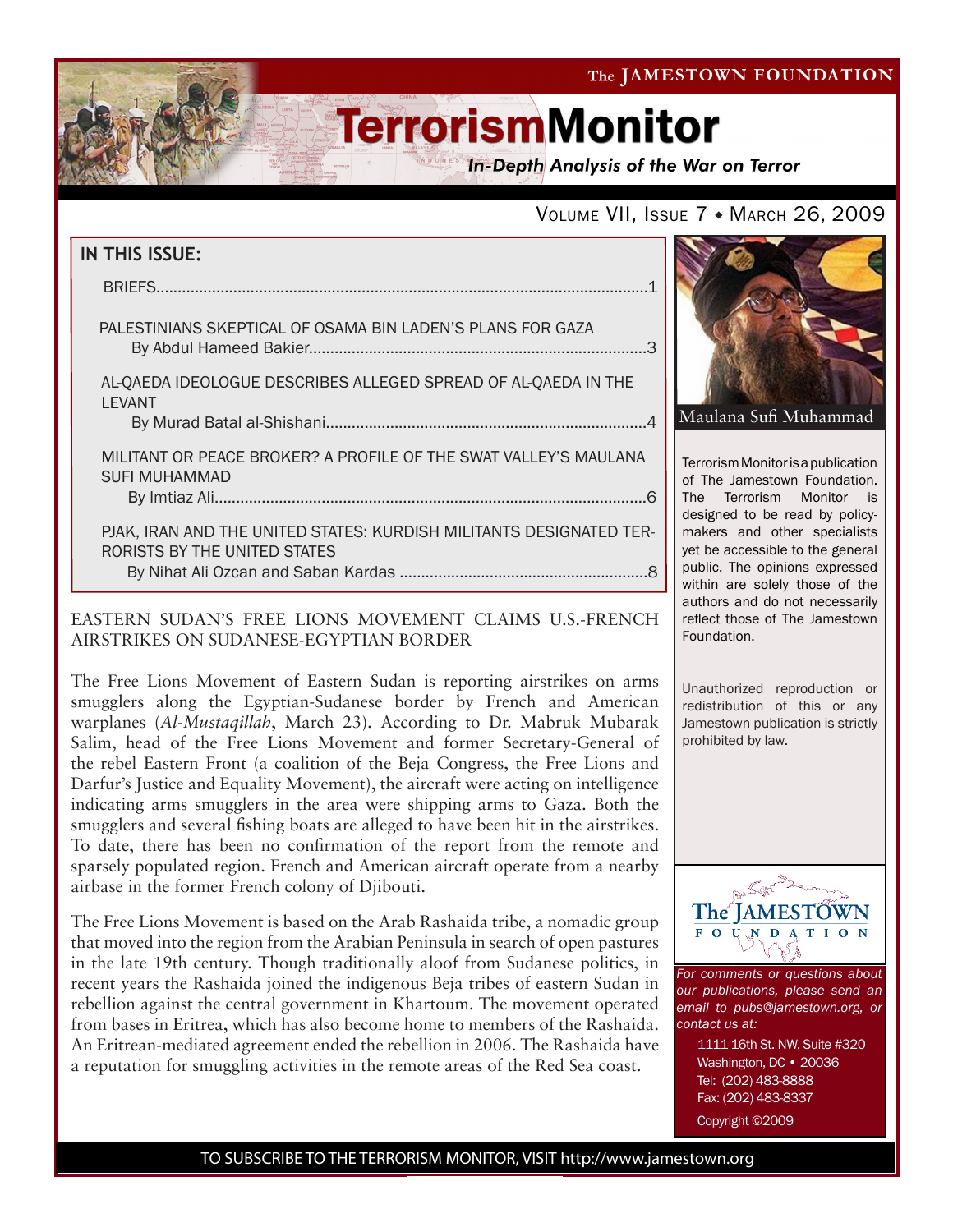A recent report co-written by Yoram Cohen, the former deputy head of Israel's Shin Bet intelligence agency, and American Matthew Levitt, described an unlikely movement of Iranian arms to Gaza, allegedly supplied by Iran's Revolutionary Guards: "The arms travel overland to Egypt through a variety of routes that cross Yemen, Eritrea, Ethiopia, and South Africa and eventually meet in Sudan, where they are moved to Egypt's Sinai desert. After the material enters the Sinai, it is transferred into

Gaza via tunnels underneath the Philadelphi Corridor" (*Jerusalem Post*, March 3). The report was issued only days before the alleged airstrikes.

The Egyptian-Sudanese border occasionally makes the news when a long-standing dispute over control of the Hala'ib region flares up. To prevent the region's Arab tribes from being divided by an artificial border, the 1899 Sudan Condominium agreement allowed for Sudanese administration of Hala'ib, a largely barren and roughly triangular area of 25,000 square kilometers lying north of the border. Sovereignty would remain with Egypt. Since both Egypt and the British-Egyptian Sudan Condominium were both under the effective control of London, the decision provoked little controversy. This would change in 1956, when British-Egyptian rule in Sudan came to an end and a newly independent Sudan began treating Hala'ib as its own territory. Oil was discovered in the region in non-commercial quantities in 1978. Sudan continued to encourage exploration of the region until Egypt occupied the area in 1992 (*Middle East Quarterly*, March 1994). Among the Eastern Front's demands was the restoration of Hala'ib to Sudanese control. Control of the region tends to become a flashpoint during periods of strained relations between the two nations, but there seems to be a mutual recognition that Hala'ib is not worth fighting over.

### CONFLICTING REPORTS ON HEAVY FIGHTING IN ETHIOPIA'S OIL-PRODUCING OGADEN REGION

For several weeks now, there have been reports of heavy fighting between government forces and rebels in Ethiopia's Ogaden region, home to a majority population of ethnic Somalis. Government officials have denied most such reports as fabrications, while asserting in other cases that government troops were not involved in the clashes.

The fighting would be the latest episode of political violence since Abyssinian troops occupied the region in the late 19th century. Ogaden residents complain of a lack of development initiatives in the region and oppose the rule of Prime Minister Meles Zenawi, leader of the Tigray People's Liberation Front (TPLF), the leading element in Ethiopia's coalition government (known as the Ethiopian People's Revolutionary Democratic Front - EPRDF). A number of Chinese, Malayasian and Indian corporations have concluded deals with Addis Ababa to exploit the region's oil and mineral reserves without the input of local communities.

On March 19, Ethiopia claimed that both the Ogaden National Liberation Front (ONLF) and the allied Oromo Liberation Front (OLF) had been completely destroyed as they attempted to regroup in the southeast of the country. Security forces claimed to have killed Dr. Muhammad Serri, who led a devastating ONLF attack on a Chinese oil installation at Obala in the northern Ogaden region in April 2007 (Sudan Tribune, March 16). 65 Ethiopian soldiers and nine Chinese oil workers were killed in the Obala attack (see *Terrorism Focus*, June 5, 2007).

Government spokesmen also claimed to have captured a major OLF military leader in the offensive. Despite these assertions of government success, other sources claim government conscript militias drawn from non-Tigrean communities have mutinied after suffering heavy losses. The mutineers claim they were misled about ONLF capabilities. Reports say 486 mutineers have been arrested and detained in Qabri Dahar (Ogaden Online News, March 11; March 23). Rebel sources also claim to have killed Colonel Manos and "Wadna Qabad," both prominent government militia leaders, in a battle six kilometers outside the garrison town of Wardheer (Ogaden Online News, March 20). Many of the government troops involved in the fighting were recently redeployed to the Ogaden region after withdrawing in January from a two-year deployment in Somalia.

Earlier this month, the ONLF claimed to have captured the town of Mustahil (near the Somali border) in a battle involving heavy weapons, though a government spokesman said the claim was "absolutely false" and rebel forces were on the run (Shabelle Media Networks, March 8; Garowe Online, March 8; BBC, March 9). ONLF sources said their fighters were well trained and equipped with modern arms, enabling them to kill at least 100 government soldiers and capture another 50 in the fighting for Mustahil (Somaliweyn, March 10). Commercial and private vehicles were reported stuck at

### TerrorismMonitor Volume VII + Issue 7 + March 26, 2009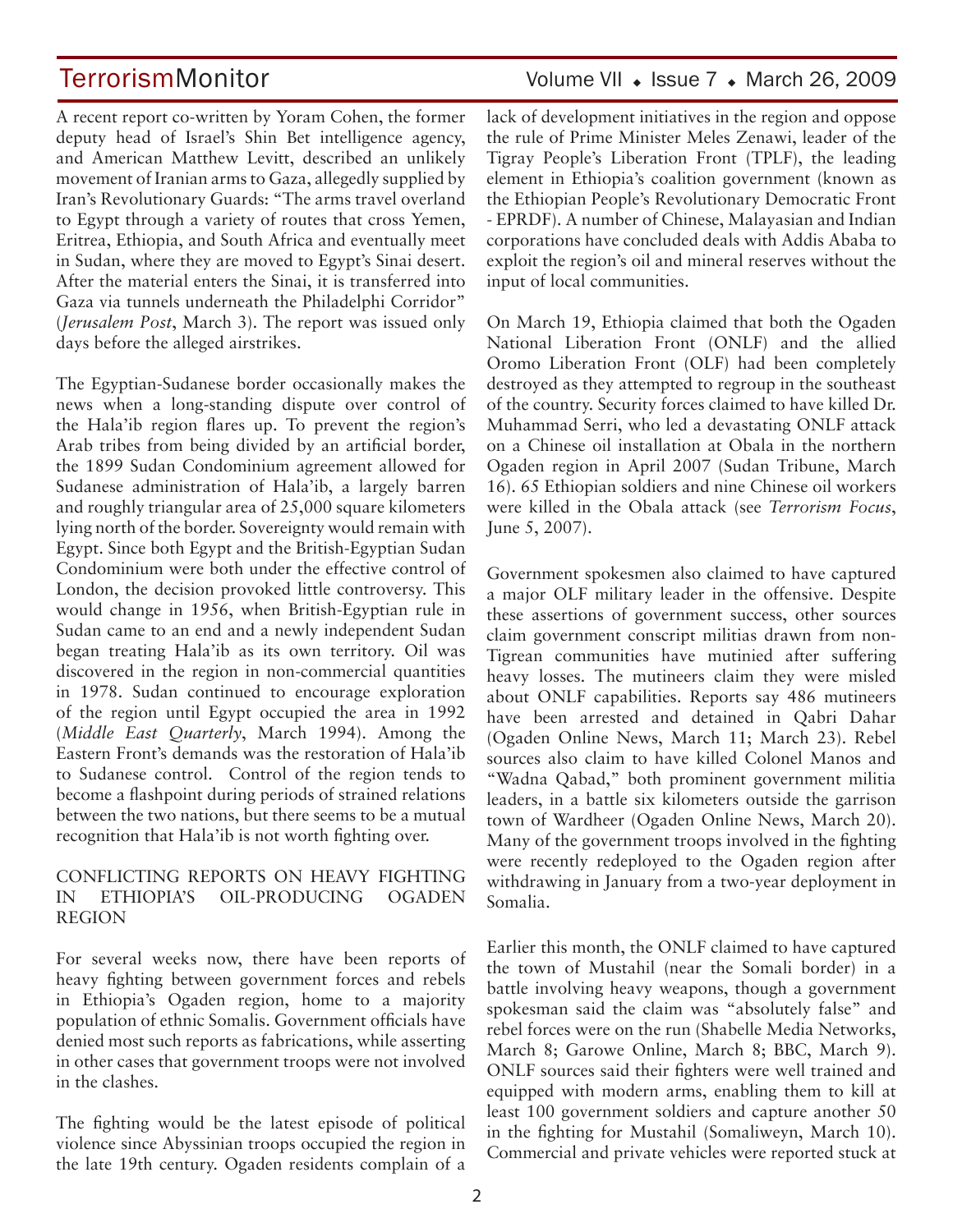TerrorismMonitor Volume VII • Issue 7 • March 26, 2009

the border as Ethiopian troops closed roads while they conducted counter-insurgency operations in the area (Garowe Online, March 9).

In a military communiqué, the ONLF reported its "Dufaan" commando unit was involved in heavy fighting around Degah Bur in northern Ogaden and had captured a quantity of arms and ammunition from the government garrison (Mareeg Online, March 7). The Dufaan unit is best known for leading the 2007 attack on the Chinese oil facilities at Obala. The Ethiopian government denied its forces were involved in the fighting around Degah Bur, insisting the clashes were between locally-raised pro-government militias and "local terrorists" (AFP, March 7). A government official later said the rebel statements were issued because the ONLF was "embarrassed with the fact that the ongoing peace, development and democratization efforts in the state are becoming effective" (Walta Information Center [Addis Ababa], March 16).

Ethiopia refers to both the ONLF and OLF as "terrorists," though neither group appears on the U.S. or EU list of designated terrorist groups. The rebel movements claim Ethiopia is a colonial regime that has done little to develop outlying regions such as Ogaden.

## **Palestinians Skeptical of Osama bin Laden's Plans for Gaza**

By Abdul Hameed Bakier

Sama bin Laden's March 14, 2009 audio message<br>On the war in Gaza was anticipated and covered<br>by Arab and Islamic news agencies, as well as on the war in Gaza was anticipated and covered by Arab and Islamic news agencies, as well as all kinds of Islamist and jihadist forums and websites. Interestingly, the forums directly or indirectly related to al-Qaeda had very little to say about Bin Laden's audio message, entitled, "Practical Steps to Liberate Palestine." Extensive analysis and comments on the audiotape were made mostly by Palestinian websites and forums (paldf. net March 19; alaqsa-online.com March 19).

One forum member, nicknamed Haris al-Mahdi, praised bin Laden and sarcastically slandered Arab and Islamic leaders who spend their time in night-clubs; "Salah aldin is no longer with us. Who are you calling to jihad? Patience Osama. We are lions in peacetime and mice

in war." Other forum members who normally disagree with al-Qaeda's Salafi-Jihadi approach said they agreed with some of Bin Laden's main points:

> • Muslims shouldn't hold leaders and religious scholars responsible for what happened in Gaza while absolving themselves of responsibility. It is every Muslim's responsibility to wage jihad personally or donate money for jihad.

- It is useless to file complaints against Israel in the Security Council of the UN.
- Palestine will only be liberated through jihad.

Others highlighted Bin Laden's threat to perpetrate terror attacks in the West in anticipation of the fall and defeat of the United States (nahadah.ws, March 17). Many jihadi forum members were expecting Bin Laden's audio on the eve of the war in Gaza because Bin Laden doesn't pass by such events without addressing Muslims and instigating them to wage jihad. According to these forum participants, Salafi-Jihadis and moderate Muslims alike interact and hope for help from al-Qaeda when it comes to fighting Israel or in other cases of aggression against Arab countries. Salafi-Jihadi adherents were also quick to point to the presence of the Salafist principle of al-wala' wa'l-bara' (loyalty [towards the believers] and disavowal [of the disbelievers]) in Bin Laden's audio, in which he accuses some Muslims of collaborating with the infidels, labeling them the "civilian army of the infidels in the Muslim countries" that must be eradicated. Many forum members agreed that Bin Laden conveyed two major themes in his audio:

> • The need to wage a war of attrition against the United States until it collapses, which will consequently also lead to the collapse of Israel.

> • The need to urge Muslims to revolt against their treacherous leaders (bramjnet.net March 15). According to Bin Laden; "It has become clear that some of the Arab rulers have colluded with the Crusader/Zionist coalition against our people: they are the ones whom America calls 'rulers of moderate states.' The fact is, all states of the Islamic world from Indonesia to Mauritania without exception fall into one of two categories; crooked states and even more crooked states…" (NEFA Foundation, March 14, 2009).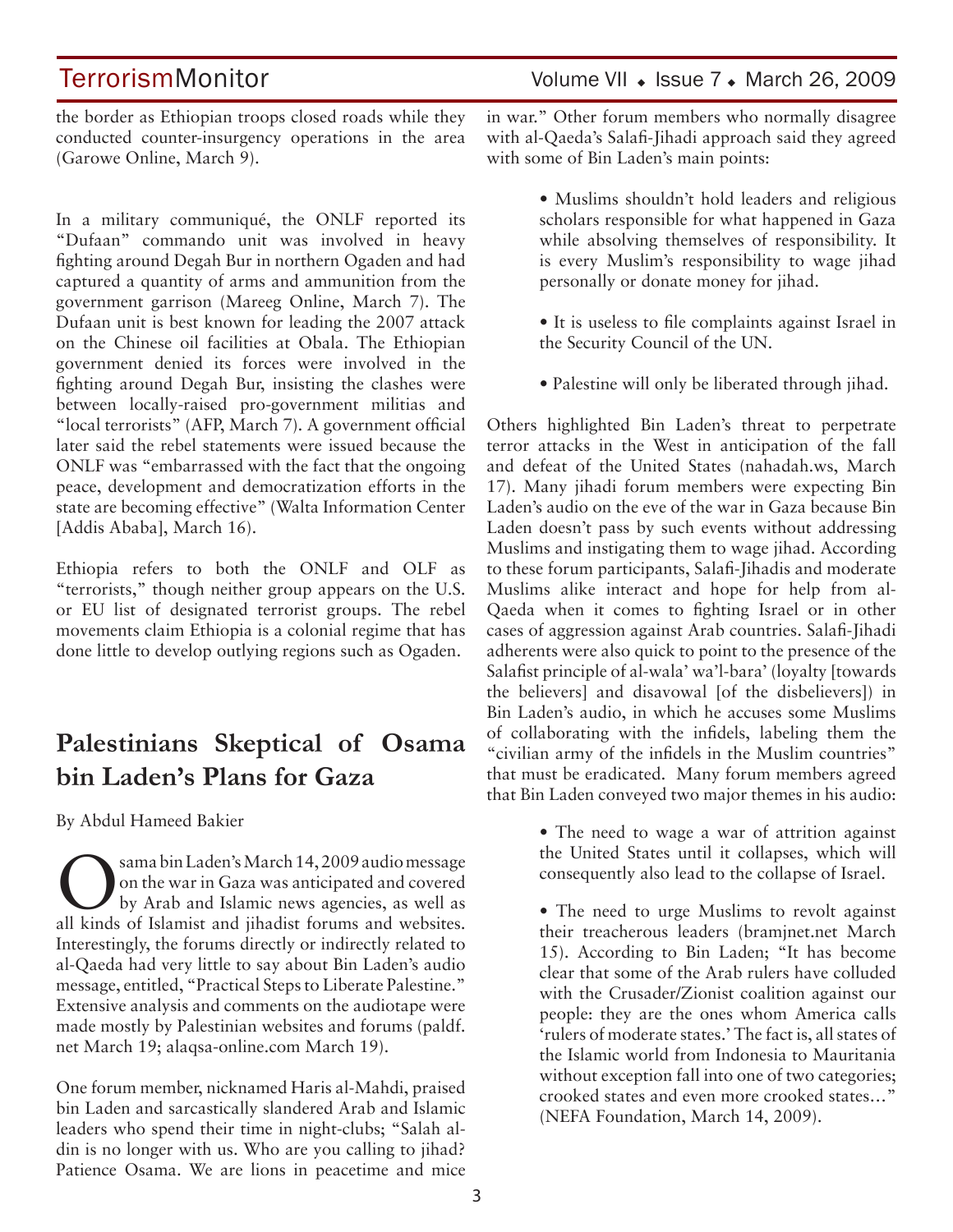## TerrorismMonitor Volume VII + Issue 7 + March 26, 2009

 A more organized analysis of Bin Laden's audio was posted by a forum member nicknamed al-Asqalani (alshouraa.com, March 14). Al-Asqalani dissected Bin Laden's audio speech as follows:

- It reaffirmed the role of current Arab leaders (such as Egypt's Hosni Mubarak) in protecting Israel.
- The speech cautioned against the very dangerous role of the so-called Islamic scholars who opposed al-Qaeda and labeled them "evil scholars."

• It highlighted the doubtful role of the Shi'ite Hezbollah, claiming the organization is protecting Israel under the pretext of protecting Lebanon. Bin Laden criticized Hezbollah leader Hassan Nasrallah for accepting UN Security Council Resolution 1701, which called for the deployment of UN peacekeepers in Lebanon following the 2006 summer war between Israel and Hezbollah. Bin Laden described these peacekeepers as "Crusader forces to protect the Jews."

• The tape called for support of the mujahideen in Iraq. Jihad's success in Iraq will pave the way for the mujahideen to enter Jordan, whose long border will provide an entry point to the West Bank and the eventual liberation of all Palestine.

On the other hand, not all forum members hailed Bin Laden's audiotape. Some believe Bin Laden failed to present anything new with his speech and rendered his plan of action utterly unsuitable; "What good does Bin Laden's speech do for us? All his talk is very well known among al-Qaeda, therefore, this speech is merely to prove he exists. He ought to have threatened to commit specific attacks in America or Israel to avenge Gaza. That would have frightened the infidels," said one member. Further negative comments came from Palestinian forum members (paldf.net March 19, 2009). One forum participant, nicknamed al-Rian, said pro-al-Qaeda jihadis should refrain from finding excuses for Bin Laden's twisted ideology; "First of all, Bin Laden ought to disavow the killing of innocent people around the world and stop verbal attacks on Hamas. It's time to revise al-Qaeda's ideology."

Bin Laden's audiotape on Gaza did not present any new strategy, plan of action or even threats to perpetrate new attacks. It was disappointing to jihadis to hear the same old well-known rhetoric when they were eager to hear Bin Laden announcing specific operations to avenge the Israeli war in Gaza. The fact that Bin Laden didn't mention or call upon al-Qaeda to wage jihad against Israelis is a further indication that al-Qaeda has no presence in Israel, a notion corroborated by Palestinian Islamist forum members.

*Abdul Hameed Bakier is an intelligence expert on counter-terrorism, crisis management and terroristhostage negotiations. He is based in Jordan.*

## **Al-Qaeda Ideologue Describes Alleged Spread of Al-Qaeda in the Levant**

By Murad Batal al-Shishani

A leading jihadi ideologue known as "the<br>Spearhead of the Mujahedeen" claims that al-<br>Qaeda already exists in Palestine and soon there Spearhead of the Mujahedeen" claims that al- $\triangle$   $\triangle$  Qaeda already exists in Palestine and soon there will be "huge good news" to prove its existence. In an internet question and answer session, "Assad al-Jihad 2" concentrated on the Israeli-Palestinian conflict in the shadow of last December's Gaza conflict. Assad al-Jihad 2 is a regular contributor of articles written on behalf of al-Qaeda and affiliated groups, which are usually posted on jihadi web-forums and are highly regarded by their users. The question and answer session was published by al-Qaeda's Global Islamic Media Front and posted on several jihadi websites (al-faloja.info, February 7).

Assad al-Jihad 2 focused on the so-called "al-Qaeda in the Levant," claiming that this organization is "wellestablished and firm in the region, like the Levant's mountains. [The organization] has studied every inch of the Levant, sent their reports to the leaders of al-Qaeda, and discussed them with the geniuses of the organization. [Al-Qaeda] has penetrated the Levant states and infiltrated them. I think the reason for the delay in announcing the presence of the organization is due to waiting for the completion of preparations."

The ideologist stated that the goal of al-Qaeda in the region is to fight against Israel, alleging that the organization was already behind missile strikes on "the north of so-called Israel" on June 17, 2007, and again in January 2008; "one day before [ex-President] Bush's visit to the region." Assad al-Jihad 2 also claimed that the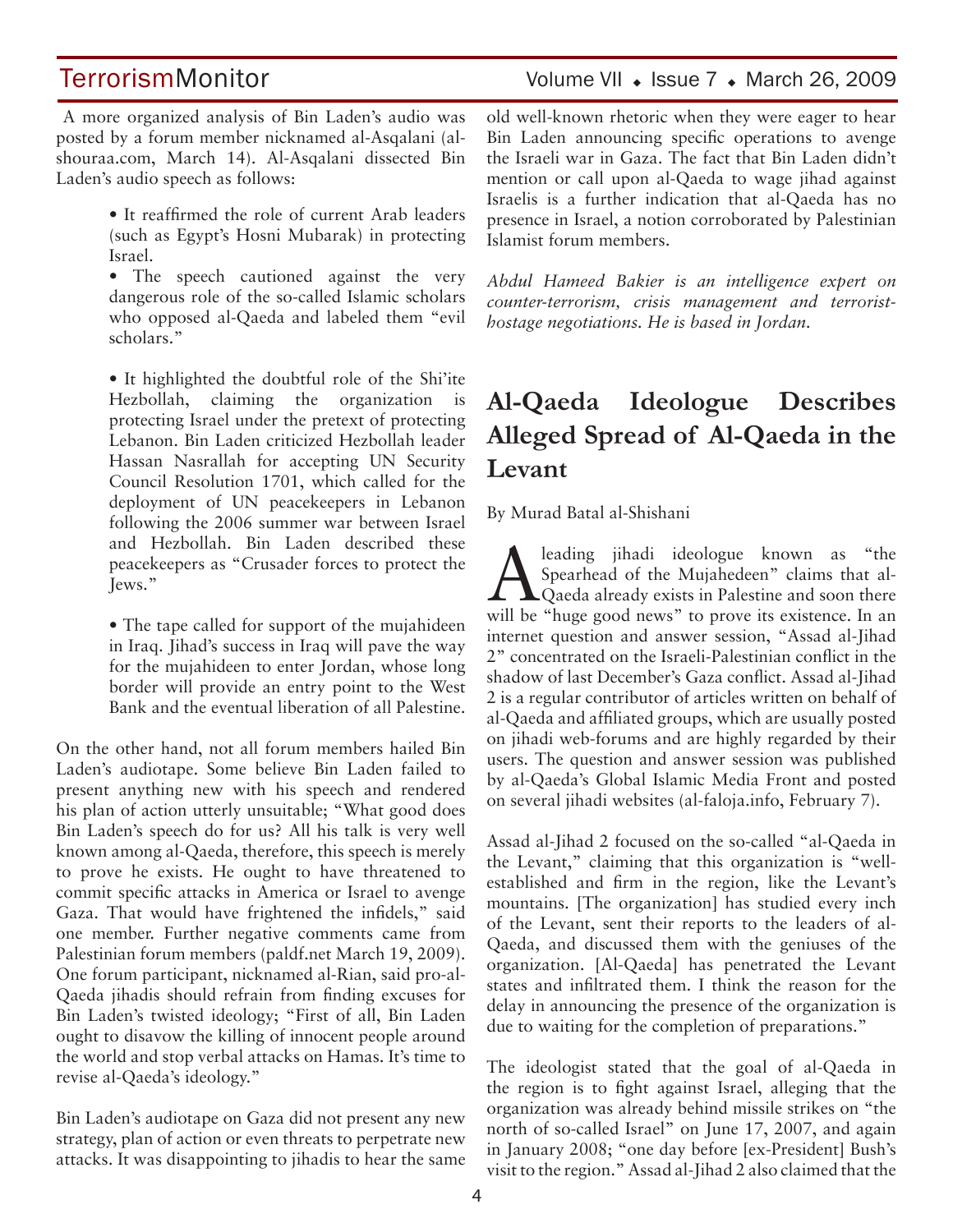weapons the Lebanese army announced they discovered stored in the south of the country on December 25, 2008 belonged to al-Qaeda in the Levant. He claimed that these Russian pattern Grad rockets were stored for use in attacks on Akka (Acre) and the northern Israeli cities of Nahariya and Shlomi. Nahariya was targeted by hundreds of Hezbollah rockets in 2006; Shlomi was struck by Hezbollah rockets in 2005 and 2006.

Assad al-Jihad 2 asserted that al-Qaeda started to attack Israel from Lebanon in December 2005, when the late leader of al-Qaeda in Iraq, Abu Mus'ab al-Zarqawi, claimed responsibility for launching missile attacks on northern Israel (*Daily Star* [Beirut], December 20, 2005; *Jerusalem Post*, December 30, 2005). Assad al-Jihad 2 also claimed Osama Bin Laden has sent some al-Qaeda leaders to create bases in Lebanon. One of these leaders was Salih al-Qablawi (Abu Ja'afar al-Maqdesi) from Ain al-Hilwa, who was the mastermind behind an attack against Israel in 2002. Al-Qablwai later became friends with al-Zarqawi and appeared with him in a video in 2006 before being killed in Iraq the same year.

The status of Lebanon's Salafi-Jihadi Fatah al-Islam movement and the fate of its missing leader, Shaker Yusuf al-Absi, were discussed at length in the question and answer session. Assad al-Jihad 2 strongly criticized Syria, threatening to wage war against the Damascus regime and challenging it to respond to the "detailed" information he provided about Fatah al-Islam and the whereabouts of its founder. Lebanese security forces initially claimed al-Absi was killed in September 2007 while trying to escape a bloody three-month siege of the Nahr al-Barid refugee camp. DNA tests proved this assertion false, and by October 2008 there were reports al-Absi had relocated to Syria. In January 2008, Fatah al-Islam released a new audiotape recorded by al-Absi recorded at an undisclosed location (*Al-Sharq al-Awsat*, January 15, 2008). In December 2008, reports emerged that al-Absi and two other members of al-Fatah were ambushed by Syrian security forces in the town of Jaramanah, near Damascus. Al-Absi was either killed or placed in detention (BBC, December 10, 2008).

Demonstrating "the strength of the mujahideen's intelligence," Assad al-Jihad 2 reconstructed al-Absi's disappearance by saying al-Absi had left the Nahr al-Barid camp in September 2007 and moved to the Ain al-Hilwa refugee camp near Sidon. At this point Syria activated its agents in Lebanon, such as Shaykh Hisham Minqara (the leader of the Tawhid Movement, a pro-Hezbollah Sunni movement). A Syrian "spy" persuaded

### al-Absi to go to Damascus with a promise to help al-Absi get to Iraq. After several months of surveillance, Syrian security forces moved in to arrest al-Absi, resulting in an armed clash that took place in al-Muleha (not Jaramanah, as reported).

Furthermore, Assad al-Jihad 2 stated that al-Absi was then tortured and threatened with the rape of his daughter Wafa'a, who was arrested a few weeks after her father was detained. Assad al-Jihad 2 believes that Syrian president Bashar al-Assad is using al-Absi ("the most important prisoner in Syria") to blackmail the United States and France, infiltrate the Qaeda-associated Islamic State of Iraq (ISI) and to prove the existence of organizational ties between Fatah al-Islam and al-Qaeda. Assad al-Jihad 2 concluded; "Shaykh Shaker has no organizational link with al-Qaeda or with the Islamic State of Iraq, even though it is an honor for the mujahedeen in every front [to have a person] such as Shaykh Shaker to be among them. I am saying if he says that he is connected to al-Qaeda, this will be because of torture."

A few days later, a statement was released by Fatah al-Islam entitled "The Response of the Fatah al-Islam organization on the suspicions that brother Assad al-Jihad 2 raised about them" (Fatehalislam.blogspot.com, February 17; alfaloja.com, February 16). The statement claimed al-Absi retreated to al-Baddawi refugee camp after the Nahr al-Barid siege, not to Ain al-Hilwa. From there he made his way to Syria to rebuild his organization by reopening channels that had closed because of the Nahr al-Barid clashes. According to the group's statement, the ISI was among these channels.

While the statement claimed that al-Absi went to Syria on his own and had not been won over by any "spy," it also emphasized that Shaykh Hashim Minqara was not connected to al-Absi at that time. The statement also said that the armed clashes with Syrian security forces took place in Jaramanah, not in al-Muleha, and advised that the communications of Shaykh al-Absi with al-Qaeda existed through "brothers" in the ISI, using Shaykh Abu Hamza al-Muhajir (the leader of al-Qaeda in Iraq and the ISI "Minister of War") as the contact point.

At the conclusion of the question and answer session, Assad al-Jihad 2 pointed to the increasing importance of Salafi-Jihadis in the Levant region, as indicated by the recent trials in Jordan, Lebanon or Syria of members belonging to al-Qaeda-affiliated groups, as well as the increasing focus on the region found in the speeches of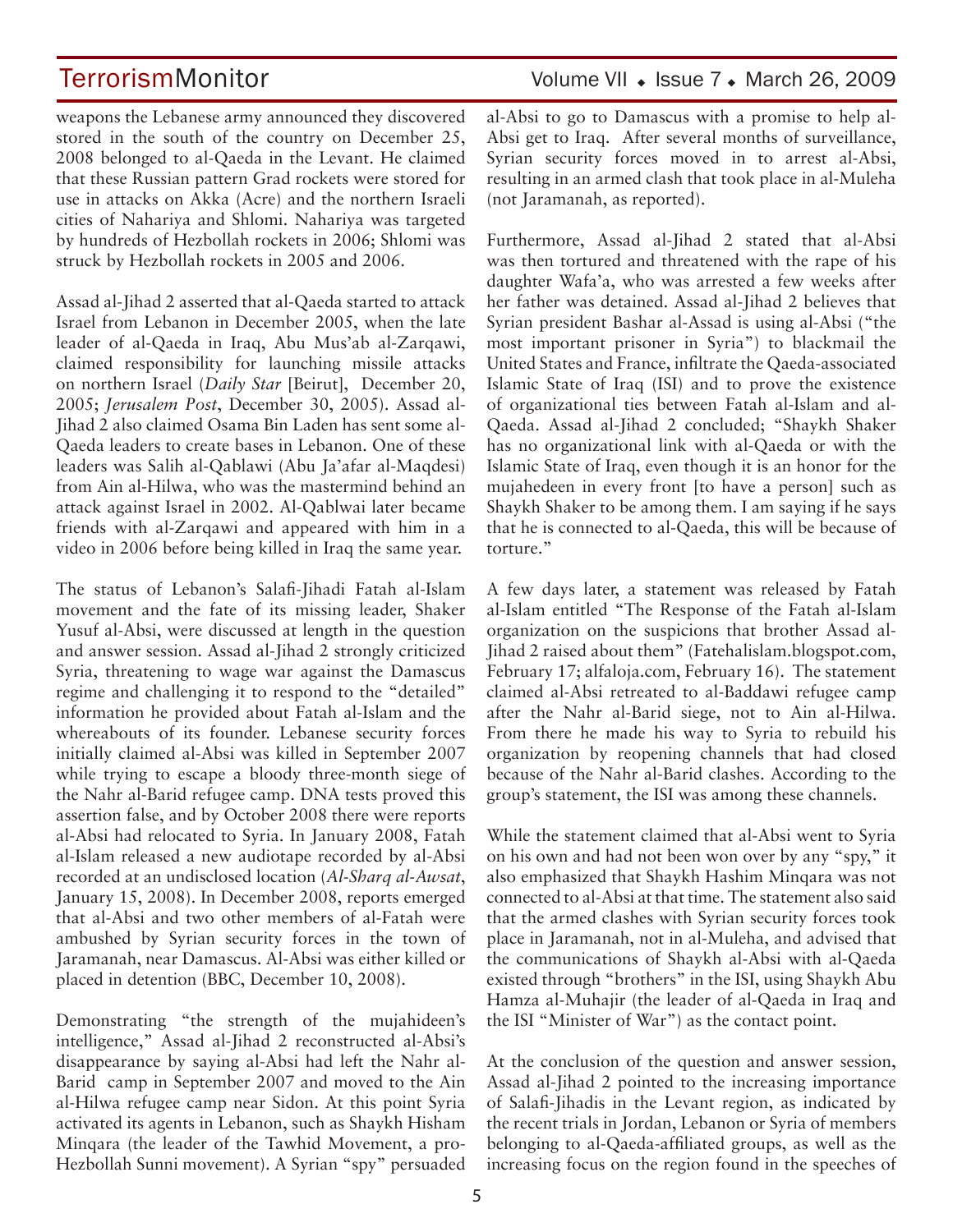various jihadi leaders and ideologues (see, for instance, Osama bin Laden's March 14 audiotape, entitled "Practical Steps to Liberate Palestine").

*Murad Batal al-Shishani is an Islamic groups and terrorism issues analyst based in London. He is a specialist on Islamic Movements in Chechnya and in the Middle East. He is a regular contributor to several publications in both Arabic and English.* 

## **Militant or Peace Broker? A Profile of the Swat Valley's Maulana Sufi Muhammad**

By Imtiaz Ali

The peace deal between the Islamabad government<br>and local Taliban militants in Pakistan's<br>northwestern Swat valley has, once again,<br>drawn international attention towards Maulane Sufi and local Taliban militants in Pakistan's northwestern Swat valley has, once again, drawn international attention towards Maulana Sufi Muhammad, a pro-Taliban religious leader who has long fought for the implementation of shari'a (Islamic law) in the region and who has also fought alongside the Taliban against U.S. troops in the wake of the September 11 attacks.

A Leader in Regional Radicalization

Maulana Sufi Muhammad actively participated in the Afghan jihad against the Soviet Union. After returning from Afghanistan in the late 1980s, he established his own religious organization in 1992, called Tehrik-e-Nifaz-e-Shariat-e-Mohammadi (TNSM), an extremist group practicing a strict version of Islam (*The News*, March 11, 2002). Maulana Sufi first shot to prominence when he issued a fatwa ordering a jihad against U.S. forces after the post-9/11 invasion of Afghanistan. He openly recruited people from the Malakand region and nearby districts before illegally crossing the border into Afghanistan with around 10,000 volunteers to fight U.S. troops. The fighters, mostly young and inexperienced, were crushed by U.S. and Northern Alliance forces and many failed to return home after being killed or captured. Maulana Sufi was arrested by the government of Pakistan on his return in early 2002 for defying government orders. He was convicted on April 24,

TerrorismMonitor Volume VII + Issue 7 + March 26, 2009

2002 and sentenced to seven years of imprisonment for inciting people to illegally cross into Afghanistan. Pakistani President Pervez Musharraf also issued a ban on the TNSM and several other militant organizations (see Terrorism Monitor, November 30, 2006).

During his long stay in prison, Maulana Sufi never appealed for his release in any court of law. He argued that these courts were un-Islamic and that he would never appear in such secular courts. After spending five years in prison for his role in the disastrous crossborder excursion, Maulana Sufi was released in April 2008 under a peace deal designed to restore normalcy to the Swat valley —a picturesque region in the North-West Frontier Province (NWFP) taken over by local militants following a nearly two-year campaign. This move by the Awami National Party (ANP) - the secular and nationalist party that forms the government of the troubled Frontier Province - aimed to bring Sufi back to help broker a deal between the government and Taliban militants in the Swat region under the leadership of his son-in-law, Maulana Fazlullah (BBC, January 12, 2009). The deal followed assurances from the cleric that he and his supporters would remain peaceful *(Daily Times* [Lahore], April 23, 2008).

Maulana Sufi has now returned to the headlines because of his role as mediator and peace-broker between the government and the Taliban militants in the Swat valley. This once strong opponent of the government is now being used by the government (especially the secular alliance of the ANP and the Pakistan People's Party (PPP) in their negotiations with the Taliban militia in the Swat valley and Bajaur tribal agency, the latest hot spots where the Pakistan army has been battling hard against Taliban insurgents. Maulana Sufi has successfully mediated a deal between the government and Maulana Fazlullah, the top Taliban commander in the Swat valley. The deal followed 16 months of fighting which left more than 1,200 civilians dead and hundreds of thousands displaced from their homes and villages (*Dawn* [Islamabad] January 30, 2009).

A Long History of Religious Extremism

The 78-year-old Maulana Sufi Muhammad was born in the village of Maidan, in the Lal Qila region of the NWFP's Dir district. He is Tajik by origin, and has 13 sons and six daughters. Maulana Sufi completed his religious education in 1959 at the religious seminary of Darul Uloom Haqqania, located in Saidu Sharif, headquarters of the Swat valley. Soon after receiving his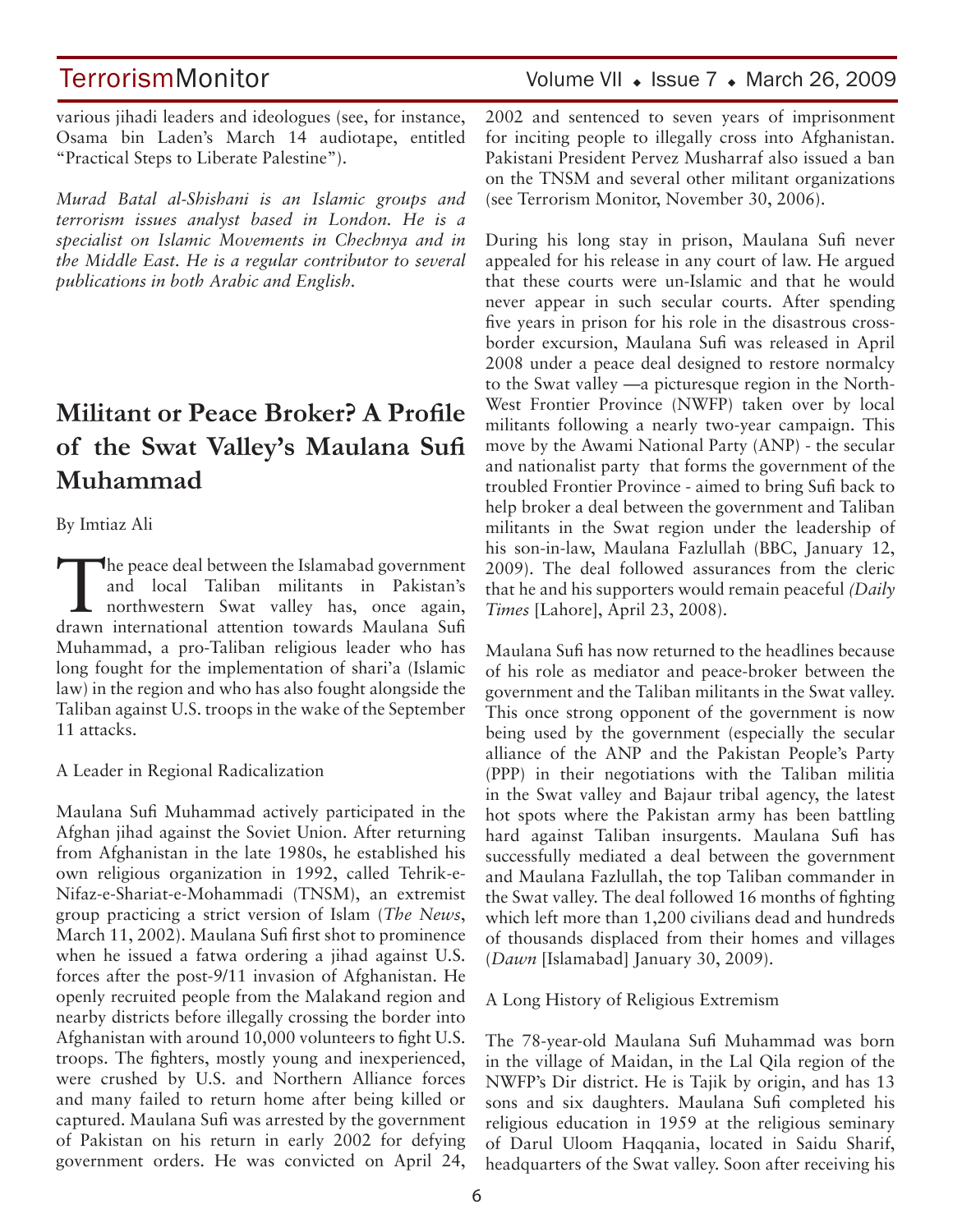degree, he returned to his native village, where he started preaching an extremist version of Islam in mosques and madrassas (*Daily Mashriq* [Peshawar], February 21). Although he studied in a Deobandi madrassa, his long association with Arabs and Afghans has brought him

Maulana Sufi was not a traditional religious scholar occupied with teaching Islamic duties to a local community. Instead, he was more inclined towards the establishment of a shari'a-based society where everything from daily life to governance and social services could be administered through the implementation of a strict version of Islam. He wanted to play a leading role in this regard, which led him to join Jamaat-e-Islami (JI), a hard-line Islamist party with great influence in the districts of Malakand, Swat and Dir. Maulana Sufi was part of the JI for years and finally quit in 1981 over sharp differences with JI's central leadership on the issue of electoral politics. Sufi believes that there is no place for democracy in Islam and that any party participating in the election process should be regarded as un-Islamic. He is not shy of revealing his hate for democracy; soon after signing the peace deal with the government last month, he once again declared that democracy is a system of kufr (unbelief); "The concept of democracy is against the teachings of the holy Qur'an and Sunnah" (*The News* [Islamabad], February 18; *Daily Times*, March 1).

closer to the strict Wahhabi school of thought.

It was in Peshawar (the NWFP capital) that Maulana Sufi publicly declared in 1998 that anyone in the country that speaks against shari'a is destined to be killed. According to some local journalists who have interacted with him, a change of stance has been noticed in Maulan Sufi's approach when it comes to the implementation of shari'a. They note that, while he still wants an Islamic system, he now shuns violent methods and argues for peaceful ways and means to introduce shari'a (*Daily Mashriq*, April 24, 2008).

### TNSM - The Rise of the Black-Turbaned Brigade

As the TNSM founder, Maulana Sufi chose the black turban and black flag as the emblems of this hard-line group, leading to their nickname, "The Black-Turbaned Brigade" (*Daily Mashriq*, February 21). TNSM's goal has been clear since its creation in 1992- the implementation of a strict version of shari'a in the whole Malakand region, which includes the districts of Swat, Buner, and Upper and Lower Dir. As the group grew in numbers and influence, it warned the government that if it did not implement shari'a in the region, the group would block all the leading roads of Malakand region as a mark of protest. They carried out their threat in 1994, as Maulana Sufi led an armed revolt of thousands of people which blocked all the main roads linking Malakand region with rest of the country, bringing life in the area to a standstill. TNSM militants occupied several government buildings, including a local airport. They also kidnapped a number of government officials. The secular government of then-Prime Minister Benazir Bhutto accepted their demands and promulgated the Shari'a Ordinance to set up Qazi courts for the delivery of speedy justice in the region (*Daily Times*, March 18; *Monthly Newsline* [Karachi] February 2009). Interestingly, it was exactly during this time that the Taliban movement in Afghanistan was also extending its writ by leaps and bounds. Over the years, Maulana Sufi has established strong ties with the Taliban regime in Afghanistan.

### Conclusion

There are many who doubt Maulana Sufi's new role as a peace-broker because of his long history of extremism and jihad activities. The Pakistani government is apparently counting on their long-time antagonist to bring peace and normality to the war-ravaged Swat region, a course which could prove counter-productive. Despite the apparent success of Maulana Sufi Muhammad in brokering the Swat peace deal between the government and the Maulana Fazlullah-led militants, there are serious doubts and apprehensions surrounding the agreement. All such peace deals in the past failed bitterly in bringing peace and stability. Instead, militants have gained more power and strength as a result of such concessions. This could happen in Swat too. Already, there are reports that militants have started shifting their activities from Swat to the adjoining Upper and Lower Dir districts. Fazlullah's Taliban militants haven't fully stopped their activities in the restive Swat district either, despite declaring a ceasefire (*The News*, March 20). Interestingly, the guarantor of the Swat peace deal, Maulana Sufi Muhammad and his TNSM organization, fail to criticize the militants for violating the ceasefire by kidnapping government officials, attacking security forces, carrying out targeted killings, and undertaking armed patrols in parts of the valley. Instead, Maulana Sufi and his TNSM have been blaming the government for continuing tensions, clearly indicating his loyalties and his future course of action in the likely event the peace deal fails.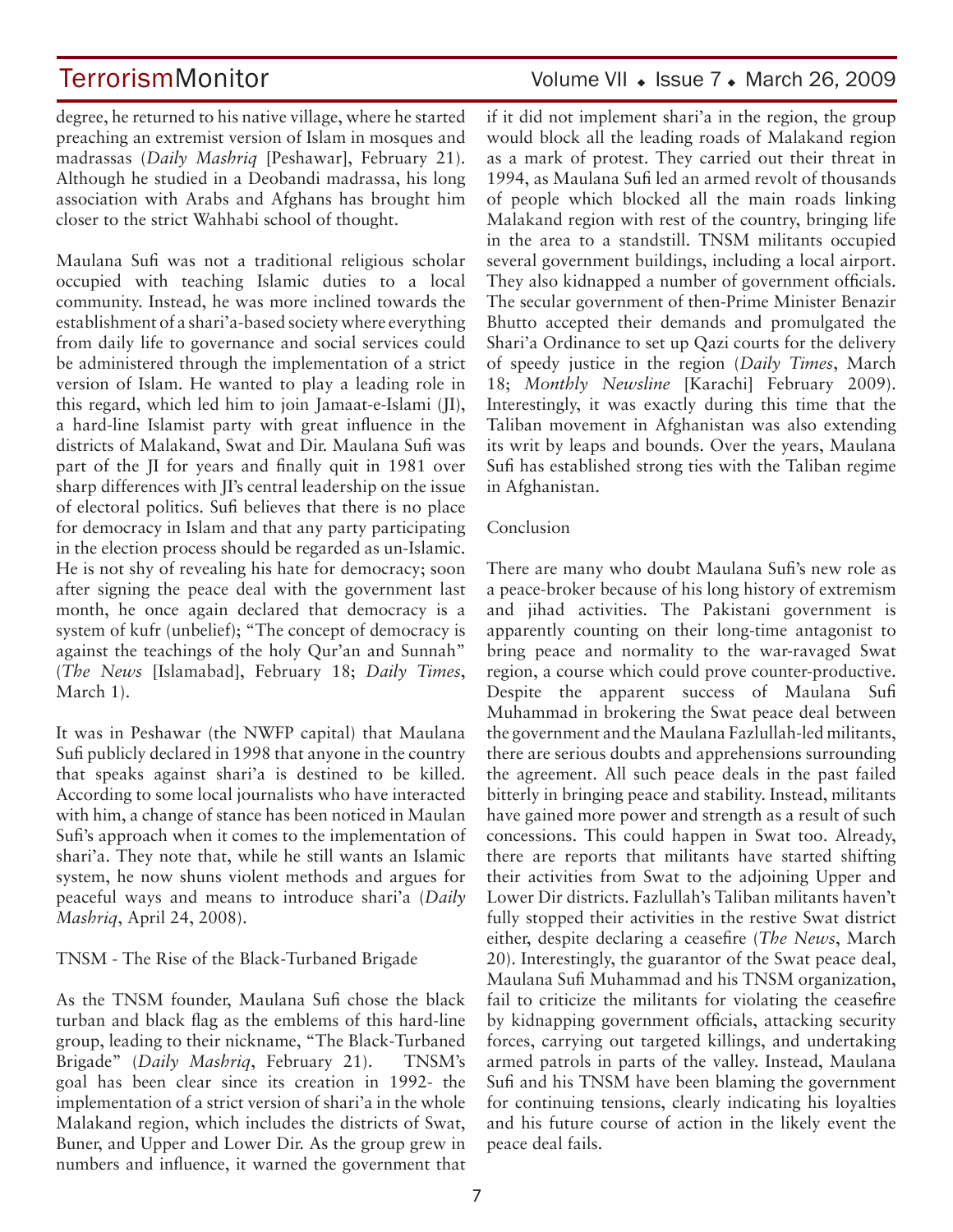TerrorismMonitor Volume VII + Issue 7 + March 26, 2009

*Imtiaz Ali is a Jennings Randolph Senior Fellow at the United States Institute of Peace, Washington, D.C. As a Pakistani (Pashtun) journalist, he has reported on Al Qaeda, Taliban and militancy in the country's lawless Tribal areas along Afghanistan's border and North-West Frontier Province for many publications including the BBC, London's Telegraph, and the Washington Post.*

## **PJAK, Iran and the United States: Kurdish Militants Designated Terrorists by the United States**

By Nihat Ali Ozcan and Saban Kardas

The United States Treasury Department added<br>
the Free Life Party of Kurdistan (Parti bo Jiyani<br>
Azadi la Kurdistan - PJAK) to its list of designated<br>
termoist crowns on February 4, [1] Operating on the the Free Life Party of Kurdistan (Parti bo Jiyani terrorist groups on February 4. [1] Operating on the Iranian-Iraqi border under the umbrella of the Kurdistan Workers Party (Parti Karkerani Kurdistan - PKK), PJAK has sought to create an autonomous Kurdish region within Iran since its formation in 2004, though the relationship between Iran and the PKK dates back to the creation of the Islamic State of Iran in 1979. This development also highlights unique dynamics of the relationship between a terrorist organization (the PKK) and a state sponsor (Iran).

The decision to designate PJAK as a terrorist group brought to the forefront the trajectory of Iran-PKK ties, which traditionally have oscillated between sponsorship and enmity. In this article, we will look at the ebb and flow of sponsorship-enmity dynamics between Iran and the PKK, and put this relationship into the context of regional developments.

The PKK established contacts with Iranian Kurds who rebelled against Tehran following the Iranian revolution of 1979. Since then, the PKK's relationship with the Islamic Republic has gone through several phases that can be analytically divided into five distinct periods. The first period (1980-1982) covers the immediate aftermath of the Islamic revolution. The establishment of the Iran-Syria alliance and Iran's war with Iraq marked the second era (1982-1988), during which a sponsorship relationship gradually took root. During the third period (1988-1997), Iran and the PKK redefined the sponsorship relationship to adjust it to the new geopolitics brought about by the collapse of the Soviet Union. The fourth period (1997- 2003) can best be described as controlled cooperation, during which the parties struggled to maintain a fragile partnership under the pressure of the rapidly shifting regional balances of power. During the fifth era (2003- 2009), starting with the U.S. invasion of Iraq, a rather adversarial relationship emerged between the parties, which occasionally turned into open confrontation.

First period

Initial encounters between the PKK and the Islamic Republic date back to the first years of the revolution. The Iranian Kurds, seeking to take advantage of the postrevolutionary turmoil and the onset of the Iran-Iraq war, initiated a rebellion against Tehran. Abdullah Ocalan, the leader of the PKK, tasked some of his militants with establishing contacts with the Kurdistan Democratic Party of Iran, which was leading the rebellion against Tehran at the time. Ocalan was reportedly urged by Jalal al-Talabani, the leader of the Patriotic Union of Kurdistan (PUK), to engage Iranian Kurds. [2]

The initial years of the PKK-Iran relationship were characterized by enmity, developing as they did under the shadow of the new Iranian regime's Islamic credentials and the PKK's Marxist agenda. Moreover, the possibility that the PKK might ignite a desire for independence among Iranian Kurds further exacerbated Iran's suspicions of the PKK. However, subsequent developments replaced this short-lived period of ideological antagonism with a spirit of pragmatism dictated by changes in regional diplomacy that provided a fertile ground for the emergence of a sponsorshipalliance relationship between the Islamic Republic and the Marxist PKK.

Second period

The emergence of the Iran-Syria strategic alliance in 1982 had direct repercussions for Iranian-PKK ties as well. In response to the geopolitical shifts brought about by the Islamic revolution and the Iran-Iraq War, including the deterioration of U.S.-Iranian relations, Tehran and Damascus were increasingly drawn towards each other. A shared interest of this new alliance was the undermining of two pro-Western countries in the region through subversive activities, namely Turkey and Israel. To do this, the Tehran-Damascus axis decided to support the PKK and Hezbollah. [3] Following this agreement, Iran dispatched its Revolutionary Guards to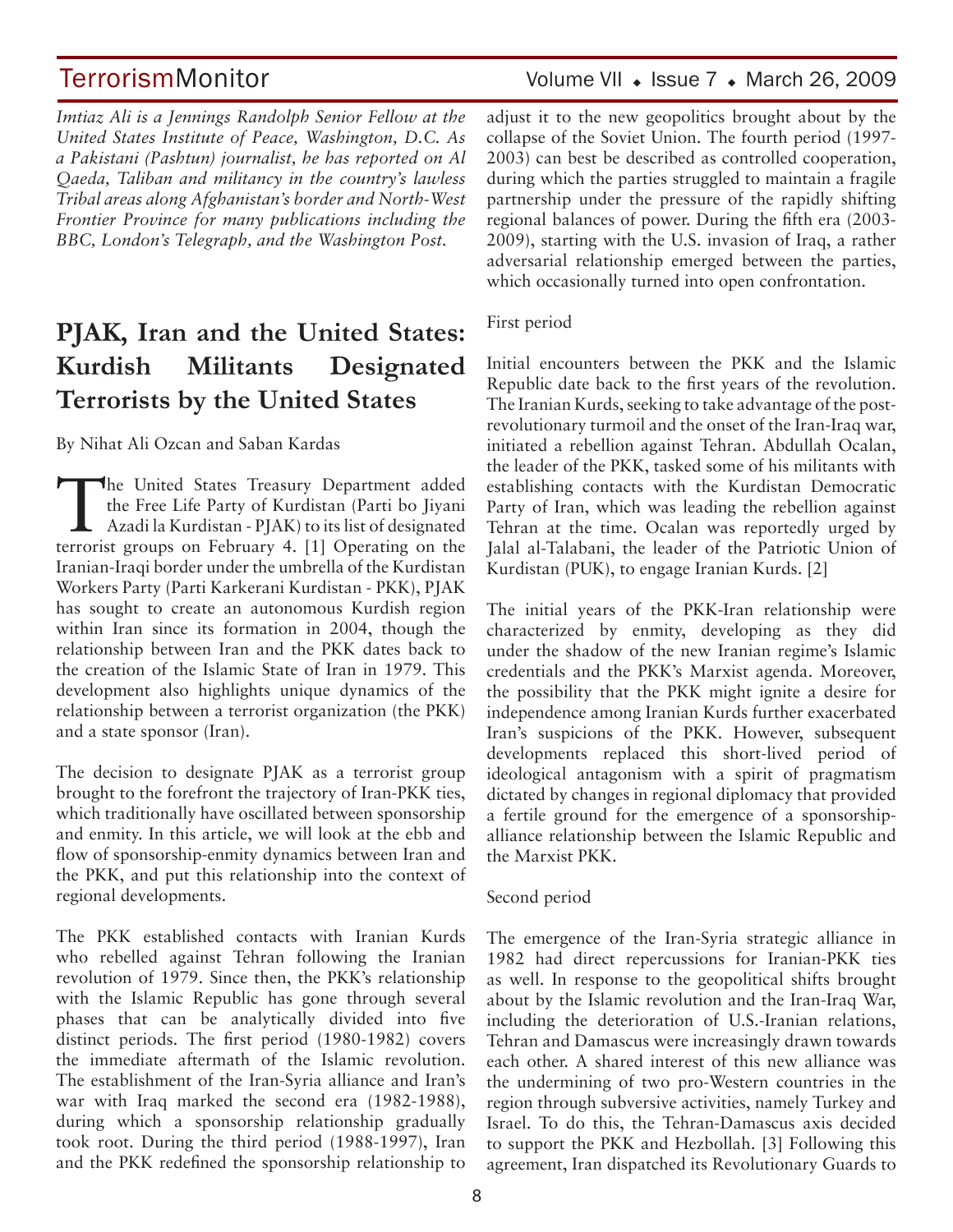### TerrorismMonitor Volume VII • Issue 7 • March 26, 2009

Lebanon through Syria to train Hezbollah fighters. The PKK froze its ties to al-Talabani and signed a partnership agreement with Barzani. [4] This agreement allowed the PKK to relocate its militants in Syria to northern Iraq through Iranian facilitation.

From Iran's perspective, it had many incentives to engage in such a relationship:

- Tehran and Ankara were involved in an enduring rivalry.
- The Islamic revolution increasingly pitted Tehran against the secular regime in Ankara, adding an ideological fervor to the competition.

• The close ties between Ankara and Washington exacerbated Tehran's fears of Ankara. As part of American plans to contain the Islamic regime, some airfields in Turkish territory close to the Iranian border were expanded (*Cumhuriyet*, November 16, 1982). Moreover, the United States relocated some of the listening stations it had to withdraw from Iran to eastern Turkey, raising Iranian concerns about Turkey.

• Following the revolution, many supporters of the Shah's regime, seeking to reach Western countries, first flew to Turkey. Revolutionary leaders were worried that these refugees, whose numbers were in the millions, could organize themselves in Turkey to undermine the new regime.

• The Kirkuk-Yumurtalik pipeline carrying Iraqi oil to world markets through Turkish territory brought extra revenue to Baghdad, helping it to finance its war against Iran.

These pragmatic reasons led Iran to support the Marxist PKK in its efforts to undermine Turkey. Nonetheless, Iran always denied its support for the PKK, which was partly a reflection of the fact that Iran needed to maintain relations with Turkey (*Cumhuriyet*, May 3, 1987). For instance, it had to use Turkish territory to ensure a flow of logistical supplies to maintain its war against Iraq.

Despite Tehran's official denial of any support to the PKK, its sponsorship gradually increased towards the end of the Iran-Iraq war. As the senior partner, Iran exerted some limitations on the PKK. [5] The PKK could not attack Turkish targets within fifty kilometers of the Turkish-Iranian border and would refrain from operating among Iranian Kurds. It also agreed to share the intelligence it gathered about Turkey and American bases there with Tehran. In return, Iran provided the PKK with weapons, medical assistance and logistical facilities. Through entering this relationship, the PKK gained access to a wider area of operability and eventually expanded its influence into the Turkish interior.

### Third period

Concerned about the growing influence of the PKK among Iranian Kurds after the Iran-Iraq war, Iran changed its attitude towards the PKK and arrested some of its militants. [6] Nonetheless, this situation soon changed. Although Iran's Kurdish population posed a challenge, it was not a vital threat to Iran's territorial integrity. Since the Sunni Kurds were a numerically small minority dwelling in the periphery of the Iranian political system, Iran regarded the problem as manageable. A more serious threat was presented by Azeri nationalism, especially after Azerbaijan emerged as an independent country. Turkey's increasing profile in the Caucasus and Central Asia (backed by the United States) and the growth of Azeri nationalism within Iran became major issues of concern for Tehran, which found itself forced to restore its ties with the PKK. Indeed, a growing number of PKK activities during the 1990s took place mostly around Turkey's northeastern and Caucasus borders. [7] In this way, Iran sought to hinder Turkey's ties to the Caucasus and Central Asia and limit its influence in the region. One direct effect of this policy was that the construction of the Baku-Tbilisi-Ceyhan pipeline had to be postponed for another nine to ten years. The intensification of PKK terrorist activities consumed much of Turkey's energy, turning its attention inward.

### Fourth period

In this stage, Iran gradually reduced its support to the PKK parallel to a declining threat perception. The Turkish-Iranian competition lost its intensity as Azerbaijan and Azeri nationalism were no longer perceived as major challenges. Similarly, Syria's diminishing support of the PKK following the capture of Abdullah Ocalan resulted in Tehran reconsidering its ties to the PKK. Iran adopted a wait-and-see approach given that the regional balance of power was full of uncertainties. Last but not least, the 9/11 terror attacks and the Global War on Terrorism made Tehran more cautious as it sought to avoid being labeled as a sponsor of terrorism.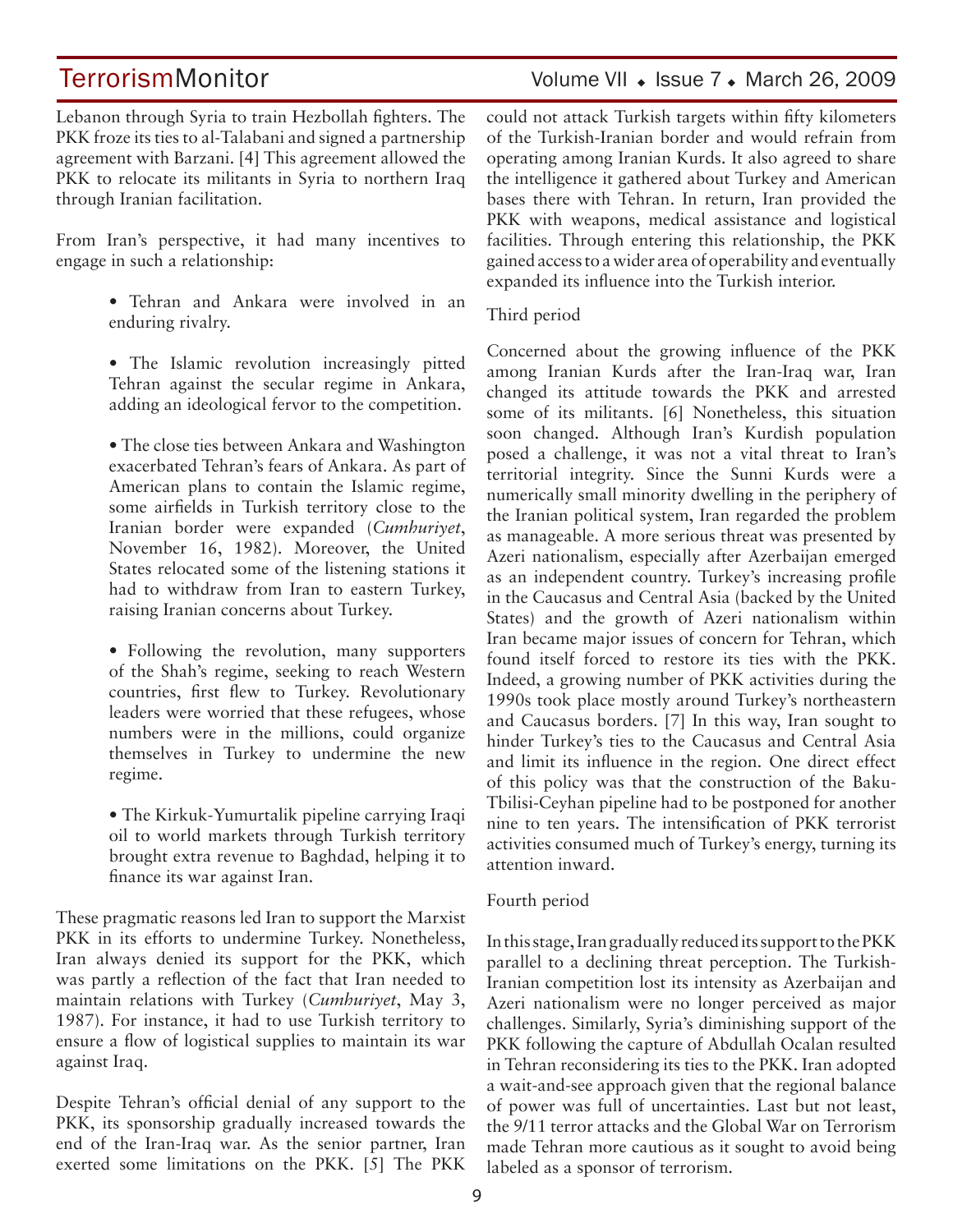## TerrorismMonitor Volume VII + Issue 7 + March 26, 2009

### Fifth period

The Iran-PKK relationship, which started to deteriorate following the capture of Ocalan, turned into one of open confrontation in the wake of the U.S. invasion of Iraq in 2003. The extensions of the PKK operating among the Iranian Kurds declared the founding of PJAK in 2004 (see Terrorism Monitor, June 15, 2006). Drawing on its past networks, the PKK consolidated its power among Iranian Kurds within a short period. It capitalized on the legacy of Kurdish nationalism and resistance to Tehran introduced to the region before the local Kurdish movement was crushed by Iran, while building its own economic and political networks. To give PJAK a local character, some Iranian Kurds were recruited to its leadership cadres. Despite PJAK's claim to the contrary, it operated under the PKK umbrella and sought refuge in the Kandil Mountain region. As an indication of these organic ties, militants recruited from Turkey were sometimes deployed in Iran, while militants of Iranian origin sometimes took part in PKK operations inside Turkey. [8]

The PKK's growing visibility in Iran and an acquiescent American attitude towards the PKK presence in northern Iraq (which came to be perceived as a de facto rapprochement between Washington and the PKK) pitted Iran and the PKK against each other. PJAK has increasingly engaged Iranian military personnel since 2003 in a bid to gain media attention. In response, Iran has occasionally shelled PJAK positions in the Kandil Mountain region. There were also unconfirmed reports from Kurdish sources of cross-border operations by Iranian security forces in September, 2007 (*Today's Zaman*, August 24, 2007; McClatchy, August 23, 2007). Like Turkey, Iran preferred to present PJAK as an extension of the PKK and lent support to Turkey's fight against the PKK. In this way it sought to boost its own popularity among the Turkish public and to undercut Turkish-American ties.

Although the Bush administration added the PKK to the list of designated terrorist organizations, it was more tolerant toward PJAK, which led to allegations that America and Israel supported PJAK as a way to destabilize Iran. [9] Shortly after coming to power, the Obama administration designated PJAK as a terrorist organization controlled by the PKK. By this decision, Washington signaled that it would adopt a more principled approach in the fight against terrorism. This development also signifies a change in the American attitude towards the intricate relationships between Turkey, Iran and the PKK. Turkey welcomed the decision and saw it as the fruit of its new policy of building international coalitions to eradicate PKK terror, particularly through closer collaboration with the United States and northern Iraqi Kurdish authorities. A statement from the Turkish Ministry of Foreign Affairs underlined Ankara's satisfaction with the U.S. acknowledgment of PKK-PJAK ties (*Anadolu Ajansi*, February 6).

The PKK, in contrast, increasingly feels that it is being encircled as a result of recent developments. PJAK officials condemned the U.S. designation and claimed that for over a year the United States already had a de facto policy of pleasing Turkey and Iran by intensifying pressure on PKK and PJAK. The organization noted that northern Iraqi authorities were also supportive of this new policy (Gundem Online, February 12; February 17). PJAK challenged the Obama administration, arguing that the terrorist designation would not deter their struggle.

### Conclusion

Iran is carefully observing developments in Iraq and the evolution of Turkish-American relations. The next stage in the sponsorship-enmity cycle between Iran and the PKK will depend on Iran's assessment of the changes in the regional balance of power and threats to its national security. To escape the pressures exerted by close coordination between Turkey, the United States and the Kurdistan Regional Government of northern Iraq, the PKK will have an incentive to redefine its relationship with Iran. Despite Iranian-PJAK border clashes, PKK leaders are already sending warm messages to Tehran (Gundem Online, February 24). Whereas playing the "Iran card" might increase the PKK's bargaining power, Iran also has reasons to maintain the continued availability of the "PKK card." Considering the ongoing uncertainty over the future of the region (especially northern Iraq) in the wake of a partial U.S. withdrawal from Iraq and discussions over the Iranian nuclear program, Iran might not want to see the PKK disappear from the game completely. Notes:

- 1. www.ustreas.gov/press/releases/tg14.htm.
- 2. Cemil Bayik, Parti Tarihi, Damascus, 1996, p.58.

3. For the background of this relationship, see: Huccetulislam Hasimi Muhtesemi's (former Iranian ambassador to Damascus) memoirs. Turkish translation: *Dunya ve Islam*, 1990, pp.53-64.